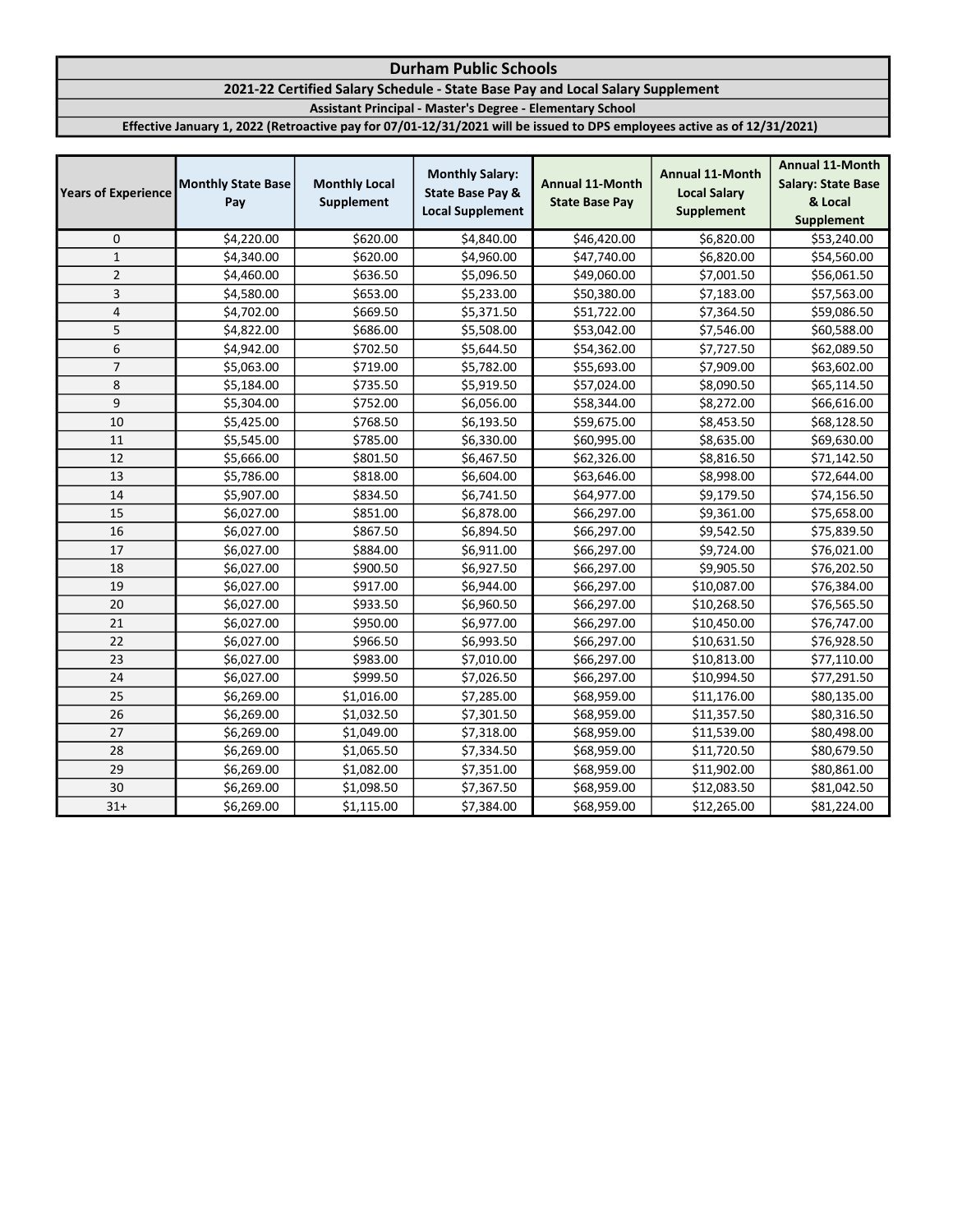# 2021-22 Certified Salary Schedule - State Base Pay and Local Salary Supplement

Assistant Principal - Master's Degree - Middle/High School

| <b>Years of Experience</b> | <b>Monthly State Base</b><br>Pay | <b>Monthly Local</b><br>Supplement | <b>Monthly Salary:</b><br><b>State Base Pay &amp;</b><br><b>Local Supplement</b> | <b>Annual 11-Month</b><br><b>State Base Pay</b> | <b>Annual 11-Month</b><br><b>Local Salary</b><br><b>Supplement</b> | <b>Annual 11-Month</b><br><b>Salary: State Base</b><br>& Local<br><b>Supplement</b> |
|----------------------------|----------------------------------|------------------------------------|----------------------------------------------------------------------------------|-------------------------------------------------|--------------------------------------------------------------------|-------------------------------------------------------------------------------------|
| 0                          | \$4,220.00                       | \$670.00                           | \$4,890.00                                                                       | \$46,420.00                                     | \$7,370.00                                                         | \$53,790.00                                                                         |
| $\mathbf 1$                | \$4,340.00                       | \$670.00                           | \$5,010.00                                                                       | \$47,740.00                                     | \$7,370.00                                                         | \$55,110.00                                                                         |
| $\overline{2}$             | \$4,460.00                       | \$686.50                           | \$5,146.50                                                                       | \$49,060.00                                     | \$7,551.50                                                         | \$56,611.50                                                                         |
| 3                          | \$4,580.00                       | \$703.00                           | \$5,283.00                                                                       | \$50,380.00                                     | \$7,733.00                                                         | \$58,113.00                                                                         |
| $\overline{4}$             | \$4,702.00                       | \$719.50                           | \$5,421.50                                                                       | \$51,722.00                                     | \$7,914.50                                                         | \$59,636.50                                                                         |
| 5                          | \$4,822.00                       | \$736.00                           | \$5,558.00                                                                       | \$53,042.00                                     | \$8,096.00                                                         | \$61,138.00                                                                         |
| 6                          | \$4,942.00                       | \$752.50                           | \$5,694.50                                                                       | \$54,362.00                                     | \$8,277.50                                                         | \$62,639.50                                                                         |
| $\overline{7}$             | \$5,063.00                       | \$769.00                           | \$5,832.00                                                                       | \$55,693.00                                     | \$8,459.00                                                         | \$64,152.00                                                                         |
| 8                          | \$5,184.00                       | \$785.50                           | \$5,969.50                                                                       | \$57,024.00                                     | \$8,640.50                                                         | \$65,664.50                                                                         |
| 9                          | \$5,304.00                       | \$802.00                           | \$6,106.00                                                                       | \$58,344.00                                     | \$8,822.00                                                         | \$67,166.00                                                                         |
| 10                         | \$5,425.00                       | \$818.50                           | \$6,243.50                                                                       | \$59,675.00                                     | \$9,003.50                                                         | \$68,678.50                                                                         |
| 11                         | \$5,545.00                       | \$835.00                           | \$6,380.00                                                                       | \$60,995.00                                     | \$9,185.00                                                         | \$70,180.00                                                                         |
| 12                         | \$5,666.00                       | \$851.50                           | \$6,517.50                                                                       | \$62,326.00                                     | \$9,366.50                                                         | \$71,692.50                                                                         |
| 13                         | \$5,786.00                       | \$868.00                           | \$6,654.00                                                                       | \$63,646.00                                     | \$9,548.00                                                         | \$73,194.00                                                                         |
| 14                         | \$5,907.00                       | \$884.50                           | \$6,791.50                                                                       | \$64,977.00                                     | \$9,729.50                                                         | \$74,706.50                                                                         |
| 15                         | \$6,027.00                       | \$901.00                           | \$6,928.00                                                                       | \$66,297.00                                     | \$9,911.00                                                         | \$76,208.00                                                                         |
| 16                         | \$6,027.00                       | \$917.50                           | \$6,944.50                                                                       | \$66,297.00                                     | \$10,092.50                                                        | \$76,389.50                                                                         |
| 17                         | \$6,027.00                       | \$934.00                           | \$6,961.00                                                                       | \$66,297.00                                     | \$10,274.00                                                        | \$76,571.00                                                                         |
| 18                         | \$6,027.00                       | \$950.50                           | \$6,977.50                                                                       | \$66,297.00                                     | \$10,455.50                                                        | \$76,752.50                                                                         |
| 19                         | \$6,027.00                       | \$967.00                           | \$6,994.00                                                                       | \$66,297.00                                     | \$10,637.00                                                        | \$76,934.00                                                                         |
| 20                         | \$6,027.00                       | \$983.50                           | \$7,010.50                                                                       | \$66,297.00                                     | \$10,818.50                                                        | \$77,115.50                                                                         |
| 21                         | \$6,027.00                       | \$1,000.00                         | \$7,027.00                                                                       | \$66,297.00                                     | \$11,000.00                                                        | \$77,297.00                                                                         |
| 22                         | \$6,027.00                       | \$1,016.50                         | \$7,043.50                                                                       | \$66,297.00                                     | \$11,181.50                                                        | \$77,478.50                                                                         |
| 23                         | \$6,027.00                       | \$1,033.00                         | \$7,060.00                                                                       | \$66,297.00                                     | \$11,363.00                                                        | \$77,660.00                                                                         |
| 24                         | \$6,027.00                       | \$1,049.50                         | \$7,076.50                                                                       | \$66,297.00                                     | \$11,544.50                                                        | \$77,841.50                                                                         |
| 25                         | \$6,269.00                       | \$1,066.00                         | \$7,335.00                                                                       | \$68,959.00                                     | \$11,726.00                                                        | \$80,685.00                                                                         |
| 26                         | \$6,269.00                       | \$1,082.50                         | \$7,351.50                                                                       | \$68,959.00                                     | \$11,907.50                                                        | \$80,866.50                                                                         |
| 27                         | \$6,269.00                       | \$1,099.00                         | \$7,368.00                                                                       | \$68,959.00                                     | \$12,089.00                                                        | \$81,048.00                                                                         |
| 28                         | \$6,269.00                       | \$1,115.50                         | \$7,384.50                                                                       | \$68,959.00                                     | \$12,270.50                                                        | \$81,229.50                                                                         |
| 29                         | \$6,269.00                       | \$1,132.00                         | \$7,401.00                                                                       | \$68,959.00                                     | \$12,452.00                                                        | \$81,411.00                                                                         |
| 30                         | \$6,269.00                       | \$1,148.50                         | \$7,417.50                                                                       | \$68,959.00                                     | \$12,633.50                                                        | \$81,592.50                                                                         |
| 31                         | \$6,269.00                       | \$1,165.00                         | \$7,434.00                                                                       | \$68,959.00                                     | \$12,815.00                                                        | \$81,774.00                                                                         |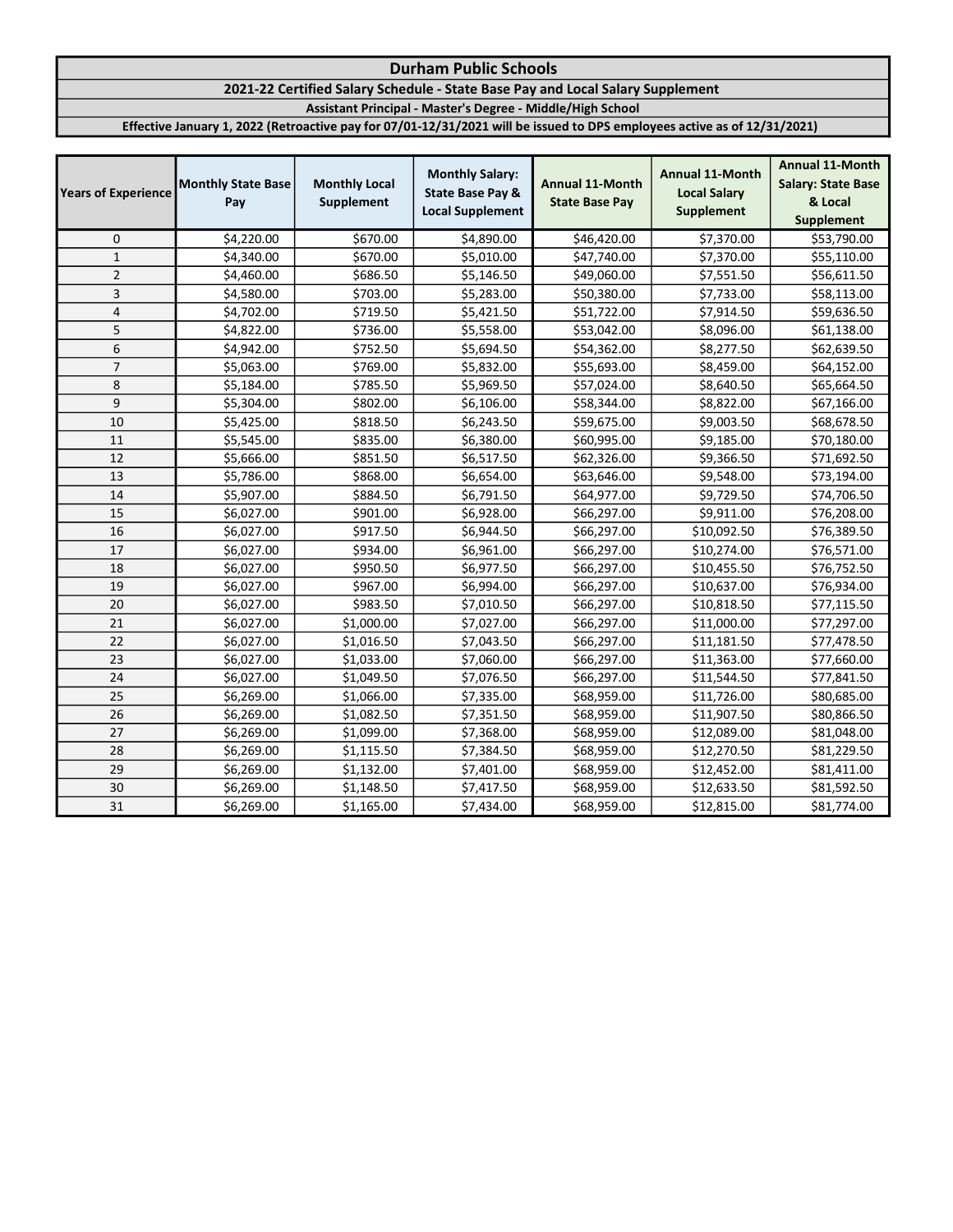#### Durham Public Schools 2021-22 Certified Salary Schedule - State Base Pay and Local Salary Supplement Assistant Principal - Advanced or Sixth-Year Degree - Elementary School Effective January 1, 2022 (Retroactive pay for 07/01-12/31/2021 will be issued to DPS employees active as of 12/31/2021)

| <b>Years of Experience</b> | <b>Monthly State Base</b><br>Pay | <b>Monthly Local</b><br>Supplement | <b>Monthly Salary:</b><br><b>State Base Pay &amp;</b><br><b>Local Supplement</b> | <b>Annual 11-Month</b><br><b>State Base Pay</b> | <b>Annual 11-Month</b><br><b>Local Salary</b><br><b>Supplement</b> | <b>Annual 11-Month</b><br><b>Salary: State Base</b><br>& Local<br><b>Supplement</b> |
|----------------------------|----------------------------------|------------------------------------|----------------------------------------------------------------------------------|-------------------------------------------------|--------------------------------------------------------------------|-------------------------------------------------------------------------------------|
| 0                          | \$4,346.00                       | \$640.00                           | \$4,986.00                                                                       | \$47,806.00                                     | \$7,040.00                                                         | \$54,846.00                                                                         |
| $1\,$                      | \$4,466.00                       | \$640.00                           | \$5,106.00                                                                       | \$49,126.00                                     | \$7,040.00                                                         | \$56,166.00                                                                         |
| $\mathbf 2$                | \$4,586.00                       | \$656.50                           | \$5,242.50                                                                       | \$50,446.00                                     | \$7,221.50                                                         | \$57,667.50                                                                         |
| 3                          | \$4,706.00                       | \$673.00                           | \$5,379.00                                                                       | \$51,766.00                                     | \$7,403.00                                                         | \$59,169.00                                                                         |
| 4                          | \$4,828.00                       | \$689.50                           | \$5,517.50                                                                       | \$53,108.00                                     | \$7,584.50                                                         | \$60,692.50                                                                         |
| 5                          | \$4,948.00                       | \$706.00                           | \$5,654.00                                                                       | \$54,428.00                                     | \$7,766.00                                                         | \$62,194.00                                                                         |
| 6                          | \$5,068.00                       | \$722.50                           | \$5,790.50                                                                       | \$55,748.00                                     | \$7,947.50                                                         | \$63,695.50                                                                         |
| $\overline{7}$             | \$5,189.00                       | \$739.00                           | \$5,928.00                                                                       | \$57,079.00                                     | \$8,129.00                                                         | \$65,208.00                                                                         |
| 8                          | \$5,310.00                       | \$755.50                           | \$6,065.50                                                                       | \$58,410.00                                     | \$8,310.50                                                         | \$66,720.50                                                                         |
| 9                          | \$5,430.00                       | \$772.00                           | \$6,202.00                                                                       | \$59,730.00                                     | \$8,492.00                                                         | \$68,222.00                                                                         |
| 10                         | \$5,551.00                       | \$788.50                           | \$6,339.50                                                                       | \$61,061.00                                     | \$8,673.50                                                         | \$69,734.50                                                                         |
| 11                         | \$5,671.00                       | \$805.00                           | \$6,476.00                                                                       | \$62,381.00                                     | \$8,855.00                                                         | \$71,236.00                                                                         |
| 12                         | \$5,792.00                       | \$821.50                           | \$6,613.50                                                                       | \$63,712.00                                     | \$9,036.50                                                         | \$72,748.50                                                                         |
| 13                         | \$5,912.00                       | \$838.00                           | \$6,750.00                                                                       | \$65,032.00                                     | \$9,218.00                                                         | \$74,250.00                                                                         |
| 14                         | \$6,033.00                       | \$854.50                           | \$6,887.50                                                                       | \$66,363.00                                     | \$9,399.50                                                         | \$75,762.50                                                                         |
| 15                         | \$6,153.00                       | \$871.00                           | \$7,024.00                                                                       | \$67,683.00                                     | \$9,581.00                                                         | \$77,264.00                                                                         |
| 16                         | \$6,153.00                       | \$887.50                           | \$7,040.50                                                                       | \$67,683.00                                     | \$9,762.50                                                         | \$77,445.50                                                                         |
| 17                         | \$6,153.00                       | \$904.00                           | \$7,057.00                                                                       | \$67,683.00                                     | \$9,944.00                                                         | \$77,627.00                                                                         |
| 18                         | \$6,153.00                       | \$920.50                           | \$7,073.50                                                                       | \$67,683.00                                     | \$10,125.50                                                        | \$77,808.50                                                                         |
| 19                         | \$6,153.00                       | \$937.00                           | \$7,090.00                                                                       | \$67,683.00                                     | \$10,307.00                                                        | \$77,990.00                                                                         |
| 20                         | \$6,153.00                       | \$953.50                           | \$7,106.50                                                                       | \$67,683.00                                     | \$10,488.50                                                        | \$78,171.50                                                                         |
| 21                         | \$6,153.00                       | \$970.00                           | \$7,123.00                                                                       | \$67,683.00                                     | \$10,670.00                                                        | \$78,353.00                                                                         |
| 22                         | \$6,153.00                       | \$986.50                           | \$7,139.50                                                                       | \$67,683.00                                     | \$10,851.50                                                        | \$78,534.50                                                                         |
| 23                         | \$6,153.00                       | \$1,003.00                         | \$7,156.00                                                                       | \$67,683.00                                     | \$11,033.00                                                        | \$78,716.00                                                                         |
| 24                         | \$6,153.00                       | \$1,019.50                         | \$7,172.50                                                                       | \$67,683.00                                     | \$11,214.50                                                        | \$78,897.50                                                                         |
| 25                         | \$6,395.00                       | \$1,036.00                         | \$7,431.00                                                                       | \$70,345.00                                     | \$11,396.00                                                        | \$81,741.00                                                                         |
| 26                         | \$6,395.00                       | \$1,052.50                         | \$7,447.50                                                                       | \$70,345.00                                     | \$11,577.50                                                        | \$81,922.50                                                                         |
| 27                         | \$6,395.00                       | \$1,069.00                         | \$7,464.00                                                                       | \$70,345.00                                     | \$11,759.00                                                        | \$82,104.00                                                                         |
| 28                         | \$6,395.00                       | \$1,085.50                         | \$7,480.50                                                                       | \$70,345.00                                     | \$11,940.50                                                        | \$82,285.50                                                                         |
| 29                         | \$6,395.00                       | \$1,102.00                         | \$7,497.00                                                                       | \$70,345.00                                     | \$12,122.00                                                        | \$82,467.00                                                                         |
| 30                         | \$6,395.00                       | \$1,118.50                         | \$7,513.50                                                                       | \$70,345.00                                     | \$12,303.50                                                        | \$82,648.50                                                                         |
| $31+$                      | \$6,395.00                       | \$1,135.00                         | \$7,530.00                                                                       | \$70,345.00                                     | \$12,485.00                                                        | \$82,830.00                                                                         |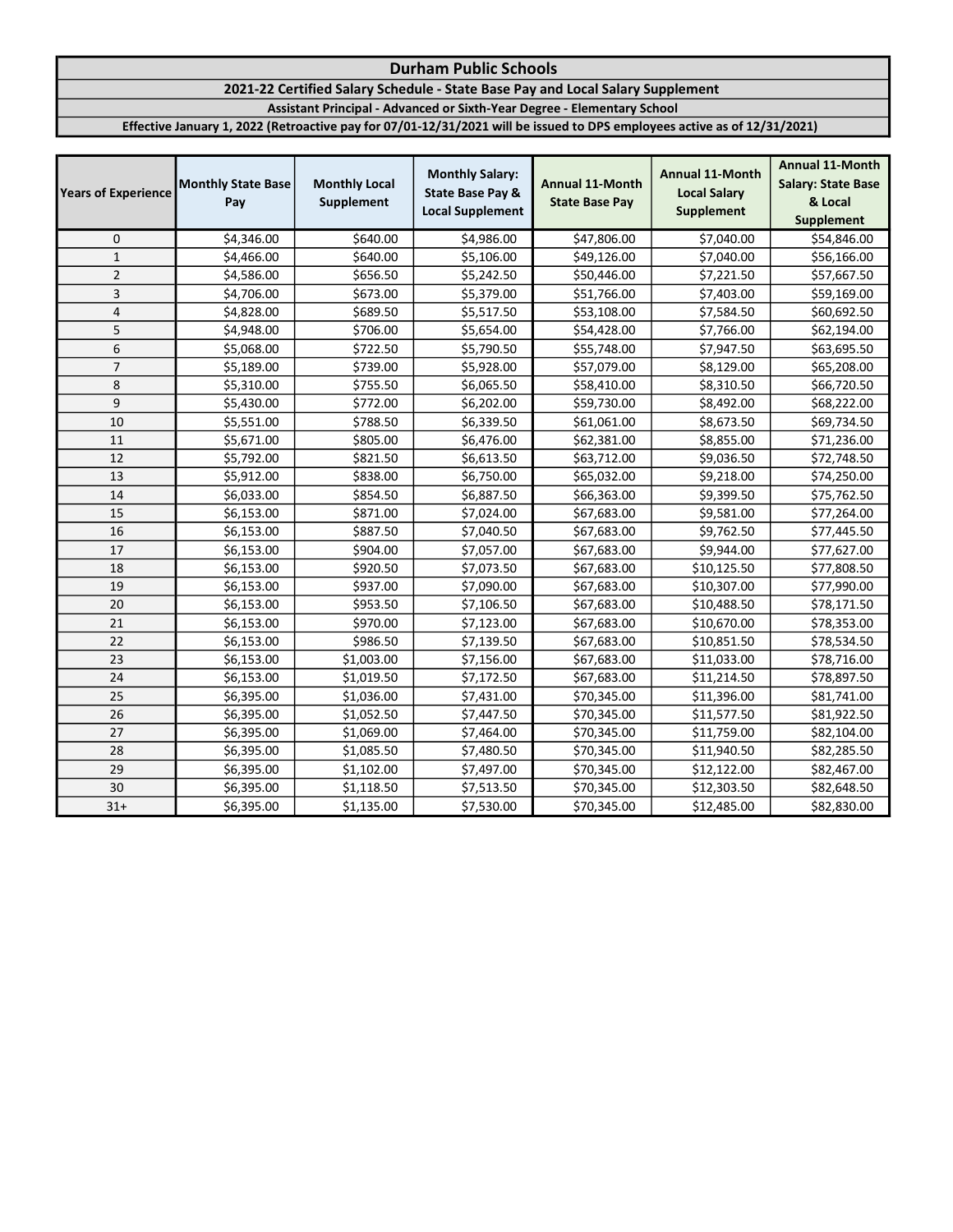### Durham Public Schools 2021-22 Certified Salary Schedule - State Base Pay and Local Salary Supplement Assistant Principal - Advanced or Sixth-Year Degree - Middle/High School Effective January 1, 2022 (Retroactive pay for 07/01-12/31/2021 will be issued to DPS employees active as of 12/31/2021)

| <b>Years of Experience</b> | <b>Monthly State Base</b><br>Pay | <b>Monthly Local</b><br>Supplement | <b>Monthly Salary:</b><br><b>State Base Pay &amp;</b><br><b>Local Supplement</b> | <b>Annual 11-Month</b><br><b>State Base Pay</b> | <b>Annual 11-Month</b><br><b>Local Salary</b><br><b>Supplement</b> | <b>Annual 11-Month</b><br><b>Salary: State Base</b><br>& Local<br><b>Supplement</b> |
|----------------------------|----------------------------------|------------------------------------|----------------------------------------------------------------------------------|-------------------------------------------------|--------------------------------------------------------------------|-------------------------------------------------------------------------------------|
| 0                          | \$4,346.00                       | \$690.00                           | \$5,036.00                                                                       | \$47,806.00                                     | \$7,590.00                                                         | \$55,396.00                                                                         |
| $\mathbf 1$                | \$4,466.00                       | \$690.00                           | \$5,156.00                                                                       | \$49,126.00                                     | \$7,590.00                                                         | \$56,716.00                                                                         |
| $\overline{2}$             | \$4,586.00                       | \$706.50                           | \$5,292.50                                                                       | \$50,446.00                                     | \$7,771.50                                                         | \$58,217.50                                                                         |
| 3                          | \$4,706.00                       | \$723.00                           | \$5,429.00                                                                       | \$51,766.00                                     | \$7,953.00                                                         | \$59,719.00                                                                         |
| 4                          | \$4,828.00                       | \$739.50                           | \$5,567.50                                                                       | \$53,108.00                                     | \$8,134.50                                                         | \$61,242.50                                                                         |
| 5                          | \$4,948.00                       | \$756.00                           | \$5,704.00                                                                       | \$54,428.00                                     | \$8,316.00                                                         | \$62,744.00                                                                         |
| 6                          | \$5,068.00                       | \$772.50                           | \$5,840.50                                                                       | \$55,748.00                                     | \$8,497.50                                                         | \$64,245.50                                                                         |
| $\overline{7}$             | \$5,189.00                       | \$789.00                           | \$5,978.00                                                                       | \$57,079.00                                     | \$8,679.00                                                         | \$65,758.00                                                                         |
| 8                          | \$5,310.00                       | \$805.50                           | \$6,115.50                                                                       | \$58,410.00                                     | \$8,860.50                                                         | \$67,270.50                                                                         |
| 9                          | \$5,430.00                       | \$822.00                           | \$6,252.00                                                                       | \$59,730.00                                     | \$9,042.00                                                         | \$68,772.00                                                                         |
| 10                         | \$5,551.00                       | \$838.50                           | \$6,389.50                                                                       | \$61,061.00                                     | \$9,223.50                                                         | \$70,284.50                                                                         |
| 11                         | \$5,671.00                       | \$855.00                           | \$6,526.00                                                                       | \$62,381.00                                     | \$9,405.00                                                         | \$71,786.00                                                                         |
| 12                         | \$5,792.00                       | \$871.50                           | \$6,663.50                                                                       | \$63,712.00                                     | \$9,586.50                                                         | \$73,298.50                                                                         |
| 13                         | \$5,912.00                       | \$888.00                           | \$6,800.00                                                                       | \$65,032.00                                     | \$9,768.00                                                         | \$74,800.00                                                                         |
| 14                         | \$6,033.00                       | \$904.50                           | \$6,937.50                                                                       | \$66,363.00                                     | \$9,949.50                                                         | \$76,312.50                                                                         |
| 15                         | \$6,153.00                       | \$921.00                           | \$7,074.00                                                                       | \$67,683.00                                     | \$10,131.00                                                        | \$77,814.00                                                                         |
| 16                         | \$6,153.00                       | \$937.50                           | \$7,090.50                                                                       | \$67,683.00                                     | \$10,312.50                                                        | \$77,995.50                                                                         |
| 17                         | \$6,153.00                       | \$954.00                           | \$7,107.00                                                                       | \$67,683.00                                     | \$10,494.00                                                        | \$78,177.00                                                                         |
| 18                         | \$6,153.00                       | \$970.50                           | \$7,123.50                                                                       | \$67,683.00                                     | \$10,675.50                                                        | \$78,358.50                                                                         |
| 19                         | \$6,153.00                       | \$987.00                           | \$7,140.00                                                                       | \$67,683.00                                     | \$10,857.00                                                        | \$78,540.00                                                                         |
| 20                         | \$6,153.00                       | \$1,003.50                         | \$7,156.50                                                                       | \$67,683.00                                     | \$11,038.50                                                        | \$78,721.50                                                                         |
| 21                         | \$6,153.00                       | \$1,020.00                         | \$7,173.00                                                                       | \$67,683.00                                     | \$11,220.00                                                        | \$78,903.00                                                                         |
| 22                         | \$6,153.00                       | \$1,036.50                         | \$7,189.50                                                                       | \$67,683.00                                     | \$11,401.50                                                        | \$79,084.50                                                                         |
| 23                         | \$6,153.00                       | \$1,053.00                         | \$7,206.00                                                                       | \$67,683.00                                     | \$11,583.00                                                        | \$79,266.00                                                                         |
| 24                         | \$6,153.00                       | \$1,069.50                         | \$7,222.50                                                                       | \$67,683.00                                     | \$11,764.50                                                        | \$79,447.50                                                                         |
| 25                         | \$6,395.00                       | \$1,086.00                         | \$7,481.00                                                                       | \$70,345.00                                     | \$11,946.00                                                        | \$82,291.00                                                                         |
| 26                         | \$6,395.00                       | \$1,102.50                         | \$7,497.50                                                                       | \$70,345.00                                     | \$12,127.50                                                        | \$82,472.50                                                                         |
| 27                         | \$6,395.00                       | \$1,119.00                         | \$7,514.00                                                                       | \$70,345.00                                     | \$12,309.00                                                        | \$82,654.00                                                                         |
| 28                         | \$6,395.00                       | \$1,135.50                         | \$7,530.50                                                                       | \$70,345.00                                     | \$12,490.50                                                        | \$82,835.50                                                                         |
| 29                         | \$6,395.00                       | \$1,152.00                         | \$7,547.00                                                                       | \$70,345.00                                     | \$12,672.00                                                        | \$83,017.00                                                                         |
| 30                         | \$6,395.00                       | \$1,168.50                         | \$7,563.50                                                                       | \$70,345.00                                     | \$12,853.50                                                        | \$83,198.50                                                                         |
| $31+$                      | \$6,395.00                       | \$1,185.00                         | \$7,580.00                                                                       | \$70,345.00                                     | \$13,035.00                                                        | \$83,380.00                                                                         |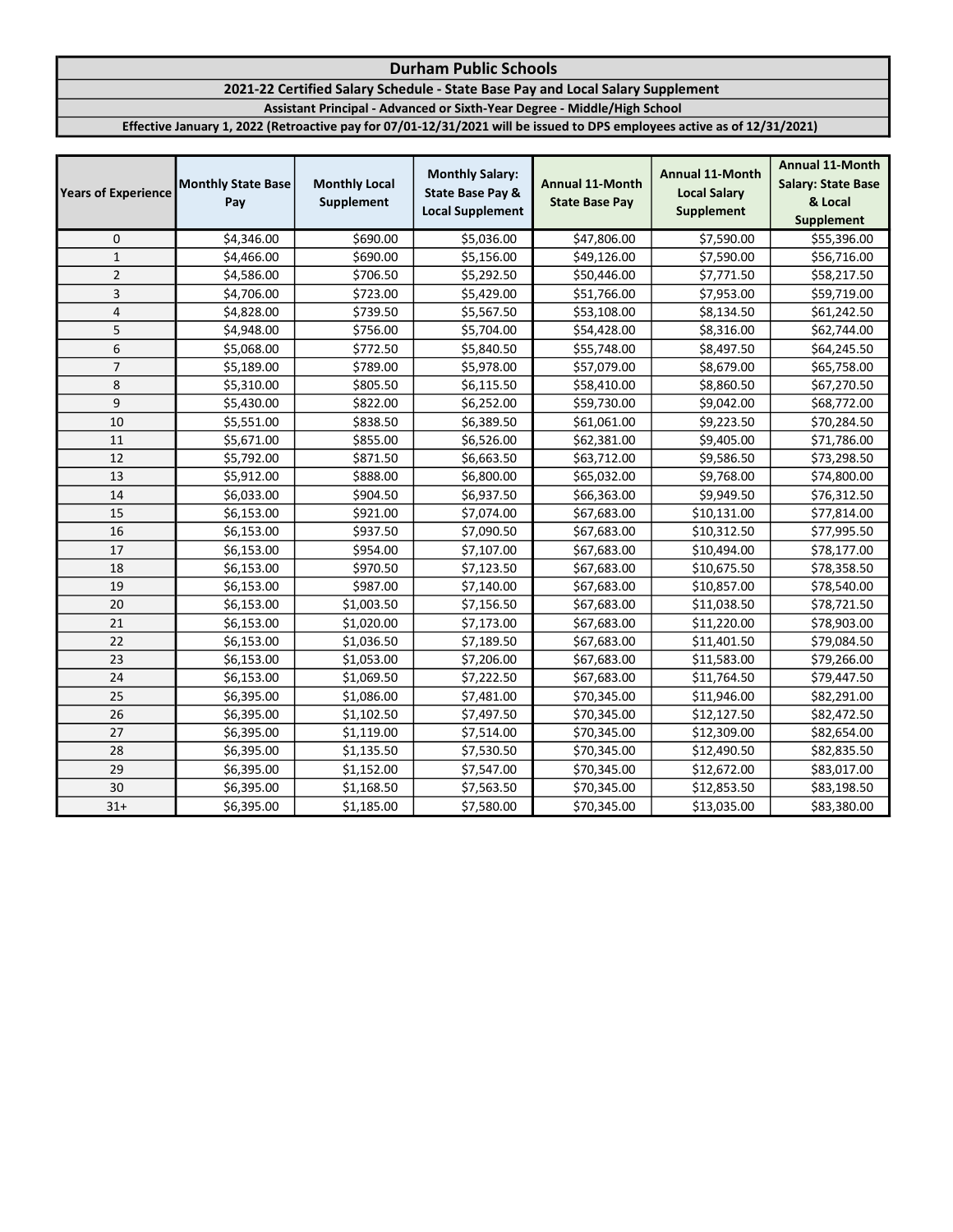# 2021-22 Certified Salary Schedule - State Base Pay and Local Salary Supplement

Assistant Principal - Doctorate Degree - Elementary School

| <b>Years of Experience</b> | <b>Monthly State Base</b><br>Pay | <b>Monthly Local</b><br>Supplement | <b>Monthly Salary:</b><br><b>State Base Pay &amp;</b><br><b>Local Supplement</b> | <b>Annual 11-Month</b><br><b>State Base Pay</b> | <b>Annual 11-Month</b><br><b>Local Salary</b><br><b>Supplement</b> | <b>Annual 11-Month</b><br><b>Salary: State Base</b><br>& Local<br><b>Supplement</b> |
|----------------------------|----------------------------------|------------------------------------|----------------------------------------------------------------------------------|-------------------------------------------------|--------------------------------------------------------------------|-------------------------------------------------------------------------------------|
| 0                          | \$4,473.00                       | \$660.00                           | \$5,133.00                                                                       | \$49,203.00                                     | \$7,260.00                                                         | \$56,463.00                                                                         |
| $\mathbf{1}$               | \$4,593.00                       | \$660.00                           | \$5,253.00                                                                       | \$50,523.00                                     | \$7,260.00                                                         | \$57,783.00                                                                         |
| $\overline{2}$             | \$4,713.00                       | \$676.50                           | \$5,389.50                                                                       | \$51,843.00                                     | \$7,441.50                                                         | \$59,284.50                                                                         |
| 3                          | \$4,833.00                       | \$693.00                           | \$5,526.00                                                                       | \$53,163.00                                     | \$7,623.00                                                         | \$60,786.00                                                                         |
| 4                          | \$4,955.00                       | \$709.50                           | \$5,664.50                                                                       | \$54,505.00                                     | \$7,804.50                                                         | \$62,309.50                                                                         |
| 5                          | \$5,075.00                       | \$726.00                           | \$5,801.00                                                                       | \$55,825.00                                     | \$7,986.00                                                         | \$63,811.00                                                                         |
| 6                          | \$5,195.00                       | \$742.50                           | \$5,937.50                                                                       | \$57,145.00                                     | \$8,167.50                                                         | \$65,312.50                                                                         |
| $\overline{7}$             | \$5,316.00                       | \$759.00                           | \$6,075.00                                                                       | \$58,476.00                                     | \$8,349.00                                                         | \$66,825.00                                                                         |
| 8                          | \$5,437.00                       | \$775.50                           | \$6,212.50                                                                       | \$59,807.00                                     | \$8,530.50                                                         | \$68,337.50                                                                         |
| 9                          | \$5,557.00                       | \$792.00                           | \$6,349.00                                                                       | \$61,127.00                                     | \$8,712.00                                                         | \$69,839.00                                                                         |
| 10                         | \$5,678.00                       | \$808.50                           | \$6,486.50                                                                       | \$62,458.00                                     | \$8,893.50                                                         | \$71,351.50                                                                         |
| 11                         | \$5,798.00                       | \$825.00                           | \$6,623.00                                                                       | \$63,778.00                                     | \$9,075.00                                                         | \$72,853.00                                                                         |
| 12                         | \$5,919.00                       | \$841.50                           | \$6,760.50                                                                       | \$65,109.00                                     | \$9,256.50                                                         | \$74,365.50                                                                         |
| 13                         | \$6,039.00                       | \$858.00                           | \$6,897.00                                                                       | \$66,429.00                                     | \$9,438.00                                                         | \$75,867.00                                                                         |
| 14                         | \$6,160.00                       | \$874.50                           | \$7,034.50                                                                       | \$67,760.00                                     | \$9,619.50                                                         | \$77,379.50                                                                         |
| 15                         | \$6,280.00                       | \$891.00                           | \$7,171.00                                                                       | \$69,080.00                                     | \$9,801.00                                                         | \$78,881.00                                                                         |
| 16                         | \$6,280.00                       | \$907.50                           | \$7,187.50                                                                       | \$69,080.00                                     | \$9,982.50                                                         | \$79,062.50                                                                         |
| 17                         | \$6,280.00                       | \$924.00                           | \$7,204.00                                                                       | \$69,080.00                                     | \$10,164.00                                                        | \$79,244.00                                                                         |
| 18                         | \$6,280.00                       | \$940.50                           | \$7,220.50                                                                       | \$69,080.00                                     | \$10,345.50                                                        | \$79,425.50                                                                         |
| 19                         | \$6,280.00                       | \$957.00                           | \$7,237.00                                                                       | \$69,080.00                                     | \$10,527.00                                                        | \$79,607.00                                                                         |
| 20                         | \$6,280.00                       | \$973.50                           | \$7,253.50                                                                       | \$69,080.00                                     | \$10,708.50                                                        | \$79,788.50                                                                         |
| 21                         | \$6,280.00                       | \$990.00                           | \$7,270.00                                                                       | \$69,080.00                                     | \$10,890.00                                                        | \$79,970.00                                                                         |
| 22                         | \$6,280.00                       | \$1,006.50                         | \$7,286.50                                                                       | \$69,080.00                                     | \$11,071.50                                                        | \$80,151.50                                                                         |
| 23                         | \$6,280.00                       | \$1,023.00                         | \$7,303.00                                                                       | \$69,080.00                                     | \$11,253.00                                                        | \$80,333.00                                                                         |
| 24                         | \$6,280.00                       | \$1,039.50                         | \$7,319.50                                                                       | \$69,080.00                                     | \$11,434.50                                                        | \$80,514.50                                                                         |
| 25                         | \$6,522.00                       | \$1,056.00                         | \$7,578.00                                                                       | \$71,742.00                                     | \$11,616.00                                                        | \$83,358.00                                                                         |
| 26                         | \$6,522.00                       | \$1,072.50                         | \$7,594.50                                                                       | \$71,742.00                                     | \$11,797.50                                                        | \$83,539.50                                                                         |
| 27                         | \$6,522.00                       | \$1,089.00                         | \$7,611.00                                                                       | \$71,742.00                                     | \$11,979.00                                                        | \$83,721.00                                                                         |
| 28                         | \$6,522.00                       | \$1,105.50                         | \$7,627.50                                                                       | \$71,742.00                                     | \$12,160.50                                                        | \$83,902.50                                                                         |
| 29                         | \$6,522.00                       | \$1,122.00                         | \$7,644.00                                                                       | \$71,742.00                                     | \$12,342.00                                                        | \$84,084.00                                                                         |
| 30                         | \$6,522.00                       | \$1,138.50                         | \$7,660.50                                                                       | \$71,742.00                                     | \$12,523.50                                                        | \$84,265.50                                                                         |
| $31+$                      | \$6,522.00                       | \$1,155.00                         | \$7,677.00                                                                       | \$71,742.00                                     | \$12,705.00                                                        | \$84,447.00                                                                         |